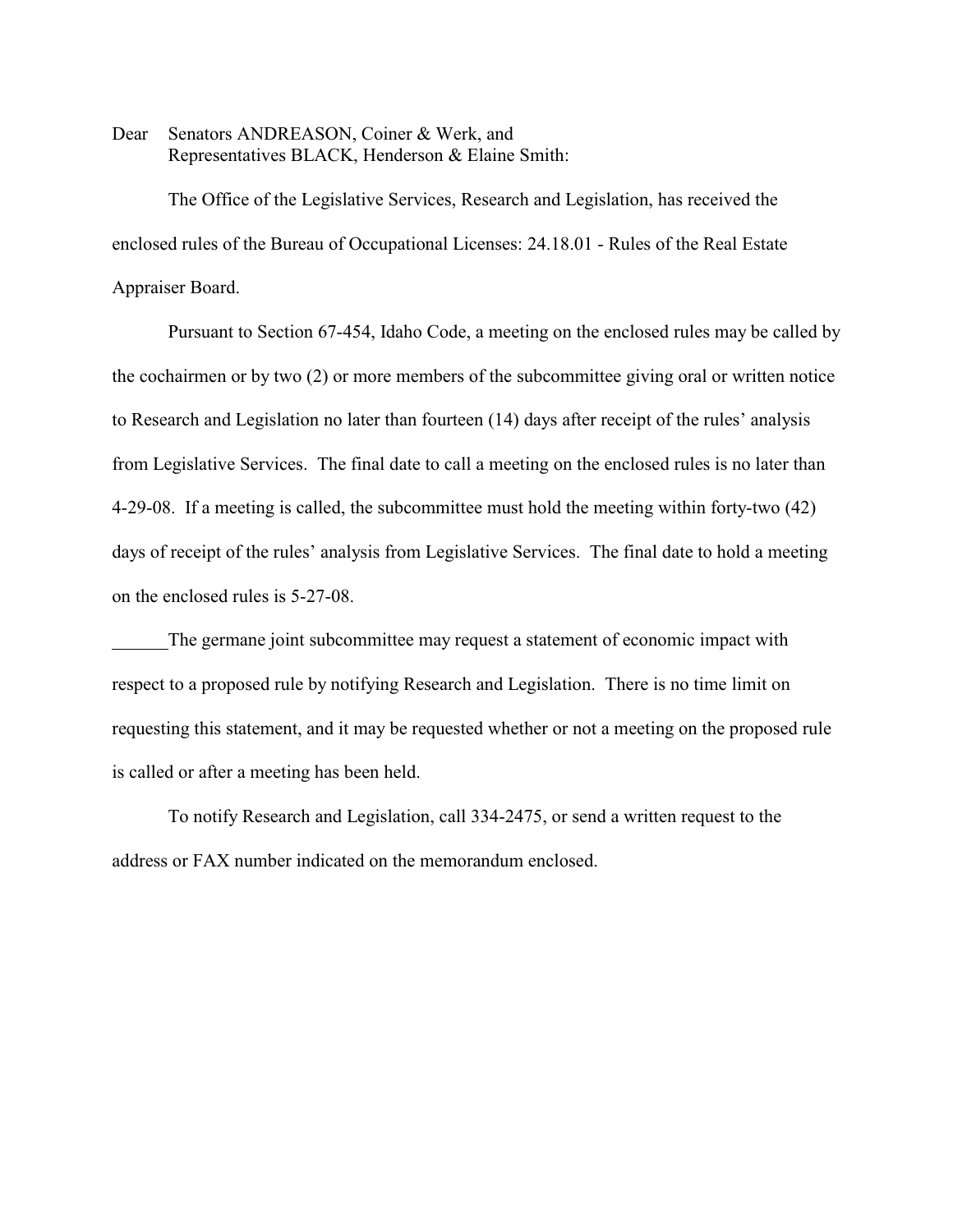## **MEMORANDUM**

TO: Subcommittees for Administrative Rules Review of the Senate Commerce and Human Resources Committee and the House Business Committee FROM: Eric Milstead, Principal Research Analyst DATE: April 10, 2008 SUBJECT: Bureau of Occupational Licenses - IDAPA 24.18.01 Rules of the Real Estate Appraiser Board (Docket #24-1801-0801)

The Bureau of Occupational Licenses has submitted temporary and proposed rules at IDAPA 33.01.01 - Rules of the Real Estate Appraiser Board. The proposed and temporary rule changes appear uncomplicated. The changes reflect an updated reference to the current version (2008 version) of the Uniform Standards of Professional Appraisal Practice (USPAP). The rules also make a technical change relating to continuing education and provide that all certified/licensed appraisers attend a USPAP update course every twenty-four months.

The temporary and proposed rules are within the authority granted to the Bureau under Section 54-4106, Idaho Code.

cc: Tana Cory, Bureau Chief, & Cherie Simpson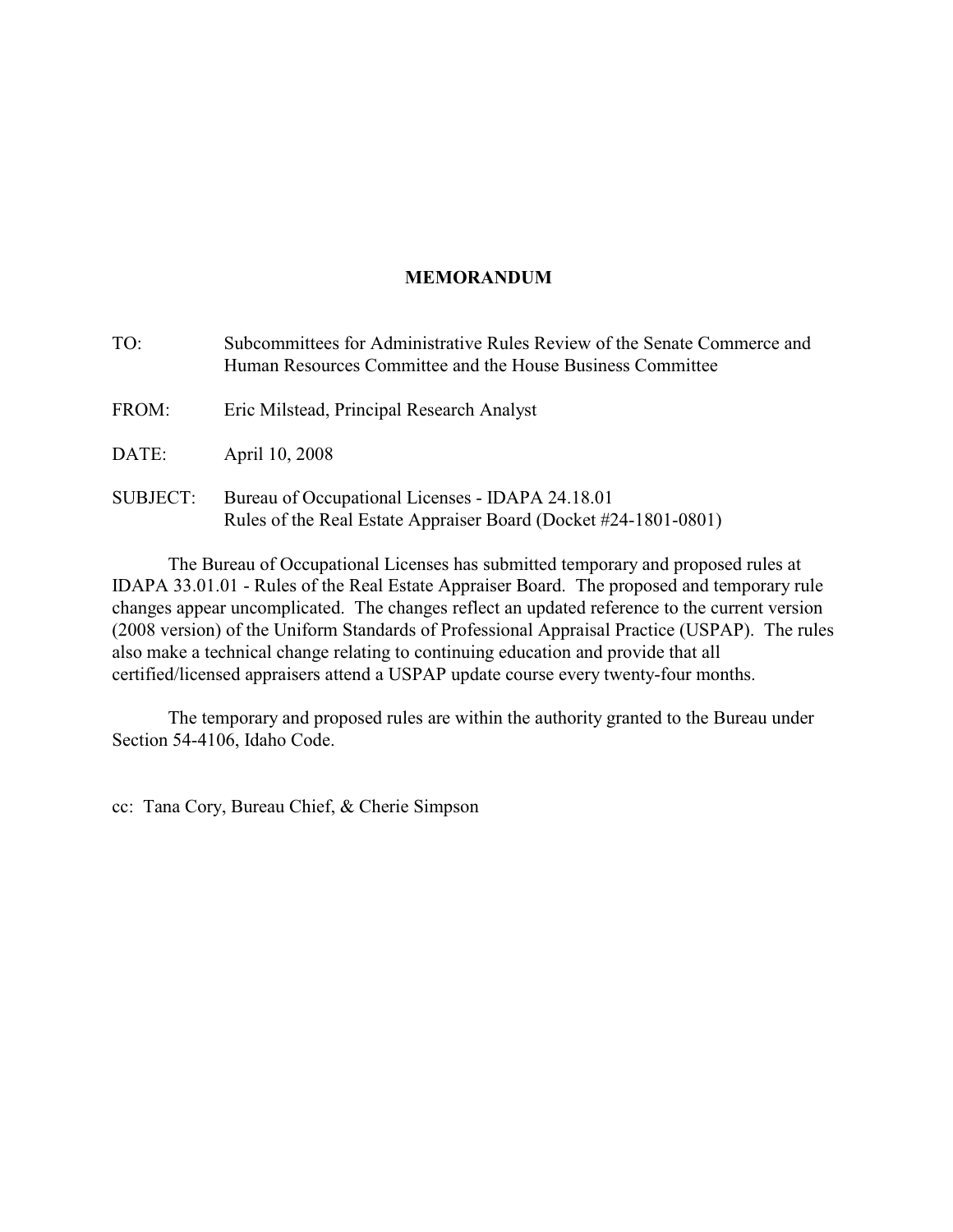IDAPA 24 - BUREAU OF OCCUPATIONAL LICENSES

24.18.01 - Rules of the Real Estate Appraiser Board

DOCKET NO. 24-1801-0801

NOTICE OF RULEMAKING - TEMPORARY AND PROPOSED RULE

**EFFECTIVE DATE:** The effective date of the temporary rule is March 11, 2008*.*

**AUTHORITY:** In compliance with Sections 67-5221(1) and 67-5226, Idaho Code, notice is hereby given that this agency has adopted a temporary rule, and proposed rulemaking procedures have been initiated. The action is authorized pursuant to Section(s) 54-4106, Idaho Code, and Title XI, federal code.

**PUBLIC HEARING SCHEDULE:** Public hearing(s) concerning this rulemaking will be scheduled if requested in writing by twenty-five (25) persons, a political subdivision, or an agency, not later than May 29, 2008.

The hearing site(s) will be accessible to persons with disabilities. Requests for accommodation must be made not later than five (5) days prior to the hearing, to the agency address below.

**DESCRIPTIVE SUMMARY:** The following is the required finding and concise statement of its supporting reasons for adopting a temporary rule and a nontechnical explanation of the substance and purpose of the proposed rulemaking: This change will update the version of USPAP to the current edition and clarify the timeframe for the USPAP update course needed for continuing education from two (2) years to twenty-four (24) months

**TEMPORARY RULE JUSTIFICATION:** Pursuant to Section(s) 67-5226(1) *b*, Idaho Code, the Governor has found that temporary adoption of the rule is appropriate for the following reasons: Federal requirements under Title XI have changed effective 1/1/2008. This change will bring the state into compliance.

**FEE SUMMARY:** Pursuant to Section 67-5226(2), the Governor has found that the fee or charge being imposed or increased is justified and necessary to avoid immediate danger and the fee is described herein: N/A

**FISCAL IMPACT:** The following is a specific description, if applicable, of any negative fiscal impact on the state general fund greater than ten thousand dollars (\$10,000) during the fiscal year: N/A

**NEGOTIATED RULEMAKING:** Pursuant to IDAPA 04.11.01.811, negotiated rulemaking was not conducted because changes are required to meet federal standards under Title XI*.*

**ASSISTANCE ON TECHNICAL QUESTIONS, SUBMISSION OF WRITTEN COMMENTS:** For assistance on technical questions concerning the temporary and proposed rule, contact Cherie Simpson at (208) 334-3233*.*

Anyone may submit written comments regarding the proposed rulemaking. All written comments must be directed to the undersigned and must be delivered on or before May 28, 2008.

DATED this 4th day April, 2008.

Tana Cory Bureau Chief Bureau of Occupational Licenses 1109 Main St. Ste. 220 Boise, ID 83702 (208) 334-3233 Ph. (208) 334-3945,fax